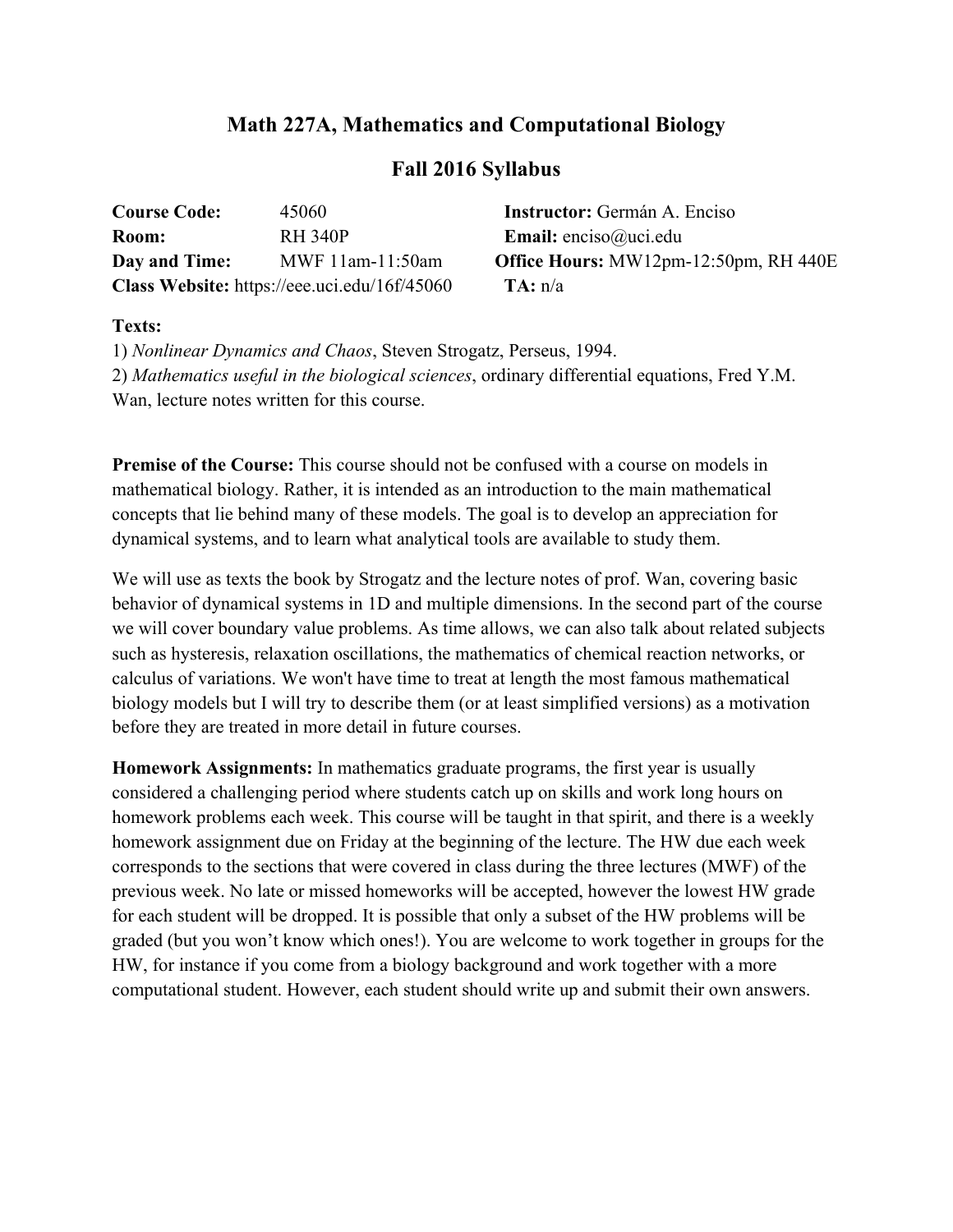## **Tentative Topics and Reading Material**

| $0 23$ -Sep         | <b>Analytical 1D Methods</b>           | Wan, Sections 1.1-1.5                         |
|---------------------|----------------------------------------|-----------------------------------------------|
| $1 9/26-9/30$       | <b>Geometrical 1D Methods</b>          | Strogatz 2.0-2.6, 3.0-3.4, 3.7                |
| 2 10/03-10/07       | Linear Systems                         | Strogatz 5.0-5.2, 6.0-6.3 Wan 4.4<br>(Jordan) |
| $3 10/10-10/14$     | Nonlinear Systems                      | Strogatz 6.0-6.4, 6.8                         |
| 4 10 / 17 - 10 / 21 | n-D Bifurcations, degree theory        |                                               |
| 5 10/24, 10/26      | Monotone Systems, Review               |                                               |
| 28-Oct              | Midterm Exam                           |                                               |
| 6 10 / 31 - 11 / 04 | <b>Boundary Value Problems</b>         | Wan, Chapter 6                                |
| 711/07,11/09        | <b>Green's Function</b>                | Wan, Chapter 6                                |
| 11-Nov              | <b>Veterans Day</b>                    |                                               |
| 8 11/14, 11/16      | <b>Geometric Singular Perturbation</b> |                                               |
| $9 11/18-11/23$     | <b>Chemical Reactions, Deficiency</b>  |                                               |
| 25-Nov              | Thanksgiving                           |                                               |
| 10 11/28, 11/30     |                                        |                                               |
| 2-Dec               | Review                                 |                                               |
| 9-Dec               | Final Exam, 8am-10am                   |                                               |

**Grading Policy:** This is the breakdown of the grades for this quarter:

| Final Exam           | 35%                        |
|----------------------|----------------------------|
| Midterm              | 25%                        |
| Homework             | 30% (lowest grade dropped) |
| Class participation: | $10\%$                     |